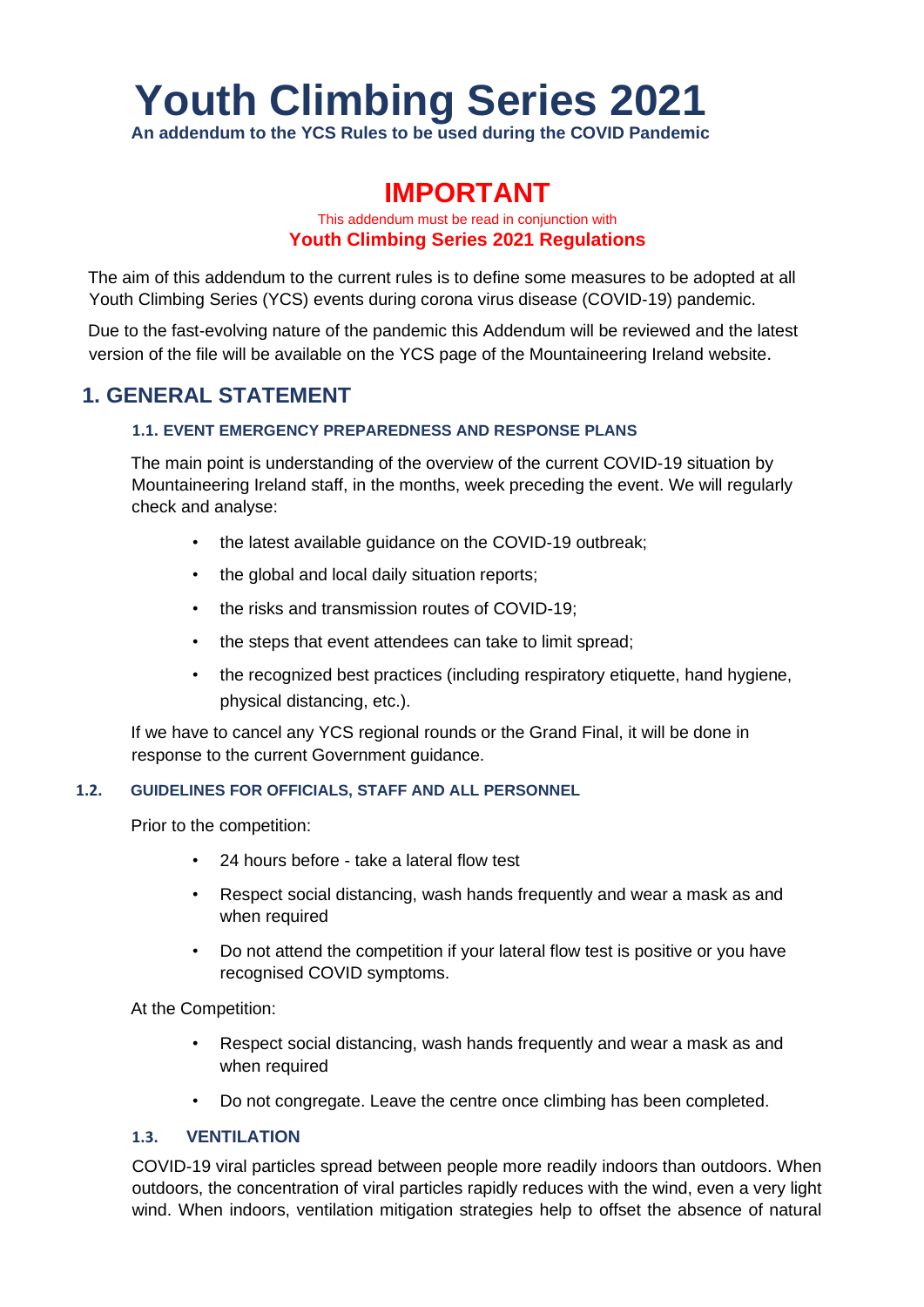wind and reduce the concentration of viral particles in the indoor air. The lower the concentration, the less likely some of those viral particles can be inhaled into your lungs; contact your eyes, nose, and mouth; or fall out of the air to accumulate on surfaces. Protective ventilation practices and interventions can reduce the airborne concentration, which reduces the overall viral dose to occupants.

Venues must consider increasing ventilation by addressing any or all of the following actions for any indoor space of the competition venue:

- Increase outdoor air ventilation.
- When weather conditions allow, increase fresh outdoor air by opening windows and doors.
- Use fans to increase the effectiveness of open windows.
- Ensure ventilation systems operate properly and provide acceptable indoor air quality for the current occupancy level for each space.
- Increase airflow to occupied spaces when possible.

## **1.4. RESPONSE PROTOCOL IN CASE OF (SUPPOSED) POSITIVITY**

In the case of a person developing symptoms during the event, or if a person has a positive test while at the event, they will be sent home immediately or isolated until they can be collected by their parent of carer.

999 will be called if they are seriously ill or injured or their life is at risk.

In the case of an athlete who needs to be supervised before being collected:

- A window will be opened in the room to allow for fresh air ventilation
- If a distance of 2 metres can't be maintained, supervising staff will wear a suitable face mask
- If contact is necessary, supervising staff will also wear disposable gloves and a disposable apron
- If there's a risk of splashing to the eyes, such as from coughing, spitting or vomiting, supervising staff will also wear eye protection

Supervising staff will wash their hands thoroughly for 20 seconds after the person or athlete has been picked up.

Examples of close contact include:

- face-to-face contact under 1 metre for any length of time including talking to them or being coughed on
- being within 1 metre of each other for 1 minute or longer
- being within 2 metres of each other for more than 15 minutes in total in 1 day

A deep clean will take place in the areas that the symptomatic person who has tested positive has been, and PPE will be disposed of properly, following decontamination guidance.

## **1.5. SCHEDULE**

The timetable for each round will be emailed to participants by no later than the Tuesday prior to that round taking place;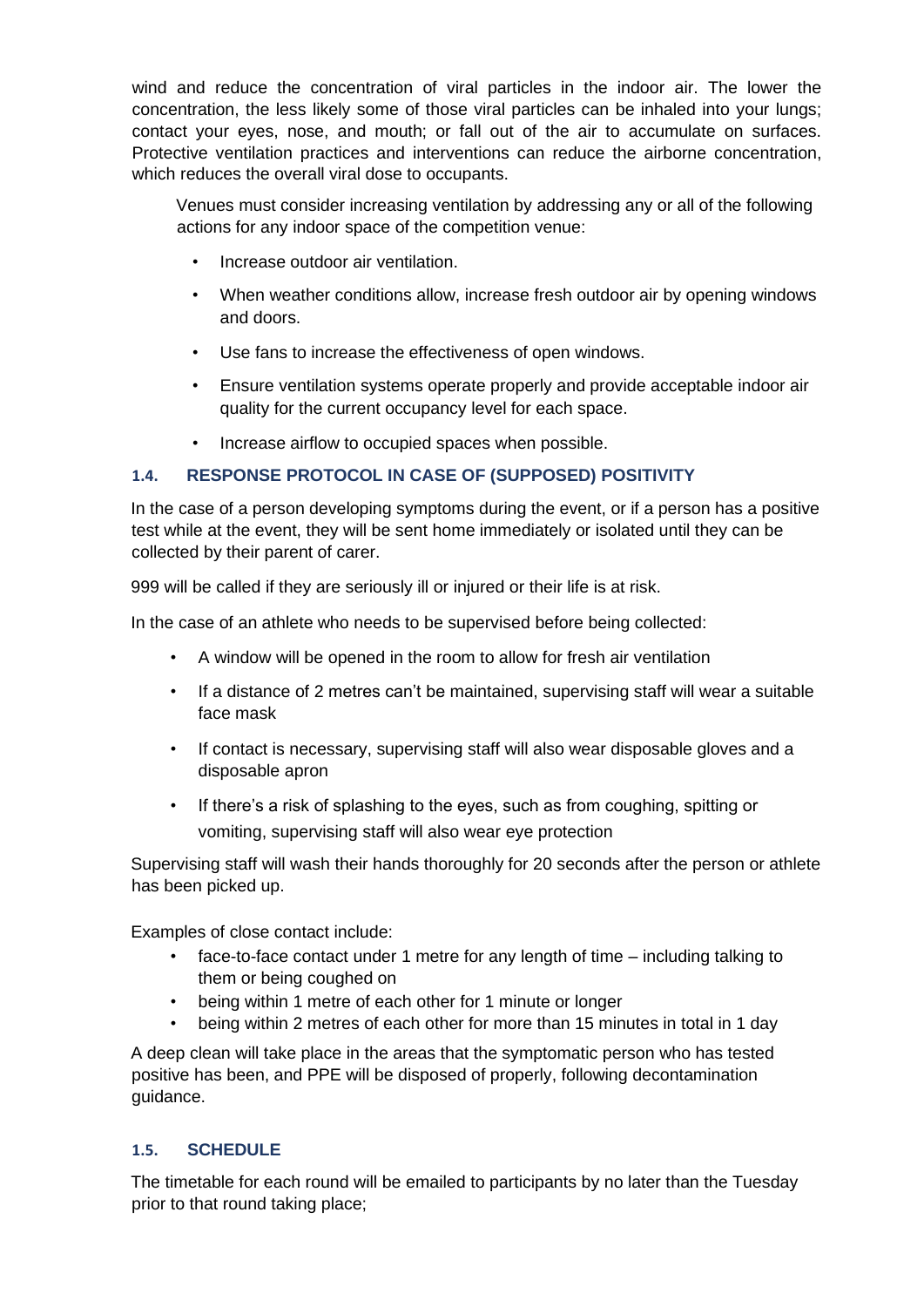Round 1 - Tuesday 14 September 2021

Round 2 - Tuesday 28 September 2021

Round 3 - Tuesday 19 October 2021

Round 4 - Tuesday 2 November 2021

No special arrangements for siblings can be made with regards to the competition schedule.

## **1.6. OFFICIAL BOARD**

There will be no official information board at the competition venue. Results will be emailed to the email address provided at registration. The standard appeals window will remain in place.

## **2. ATHLETES' COMMON AREAS**

Volunteers working in common areas (isolation area, call zone, after climbing area, etc...) shall always wear a mask. Athletes shall wear mask in the isolation area when social distancing measures cannot be applied.

## **2.1. ISOLATION/HOLDING AREA**

Isolation / holding area shall guarantee a minimum of 7.5 square meters per person.

After having been checked all athletes shall wash their hands using an alcohol-based gel.

To prevent anybody get in touch with someone else's sweat, every athlete must have their personal towel to be put on the mat and/or the chair when seating in common areas.

All the persons inside isolation (athletes, volunteers, officials etc.) will respect social distance (1 meter minimum).

At the end of the round, points that are touched frequently (i.e. doors, chairs, WC etc.) shall be cleaned with alcohol or disinfectant by Event staff.

## **3. COMPETITION AREA**

#### **3.1. ROPED ROUNDS**

For lead climbers only, it is recommended that every athlete will climb using their personal rope. Every rope shall have a 9-10 mm diameter and 60 meters length and shall be in rope bag clearly identifying the name of the athlete.

It is the responsibility of the competitor to ensure the rope is fit for purpose. If the Belayer isn't happy with the condition of the rope, an alternative will be sourced.

Belayers shall wear a mask.

A time limit of two hours has been introduced to the roped rounds.

The running order of competitors will be left to the Youth Climbing Series Coordinators discretion for each regional round.

#### **3.2. BOULDER ROUNDS**

Event Organiser shall provide alcohol-based gel dispensers in rest area, to be used before and after the boulder round.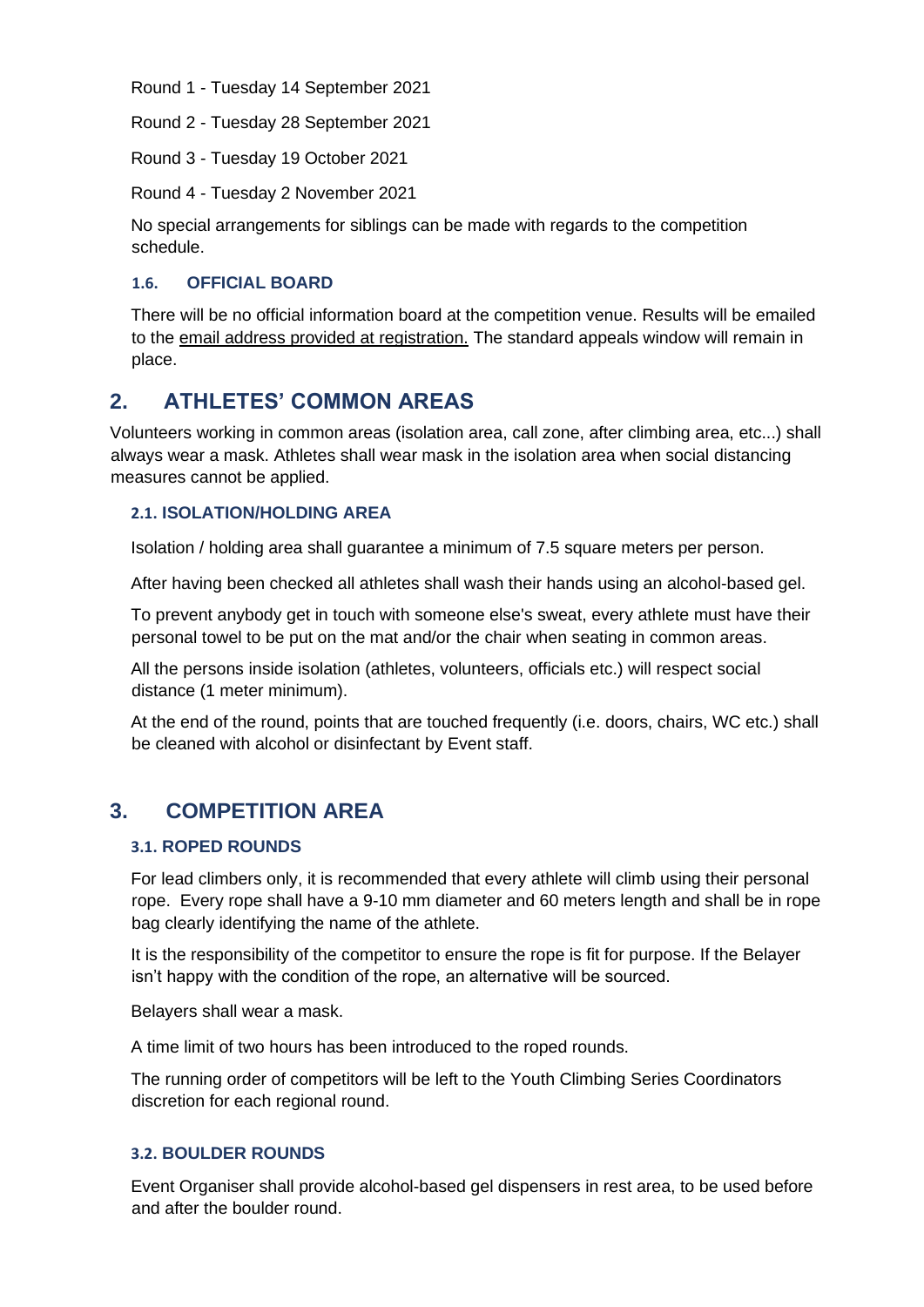No brusher will be allowed on the mat: athletes shall brush the holds they can reach from the ground by themselves.

The number of boulders has been reduced to 8 per category.

Each athlete's time limit to complete the round is reduced to two hours.

#### **3.3. VOLUNTEERS**

Volunteers will need to follow the same rules and regulations as participants.

Follow social distancing measures and wear a mask at all times whilst indoors.

## **4. AWARDING CEREMONY**

There will be no awarding ceremony at the regional rounds of the YCS.

The protocol used at the awarding ceremony of the Grand Final will be the usual protocol with some small modifications:

- Athletes shall wear the mask during all the awarding ceremony
- Prizegivers shall wear a mask
- Medals will be directly picked up from the tray by the athletes
- No handshakes, no hugs from athletes shall be allowed

## **5. SPECTATORS**

All competitors must be accompanied by one parent/guardian **only** at each round.

Parents or guardians must complete a signed parental consent at the time of booking via the online form. Your child will **NOT** be able to compete without one.

An additional parent/guardian or spectator can attend if they are fulfilling a volunteer role only.

There are no guarantees, any parent/guardian will be able to watch the climbing on the day.